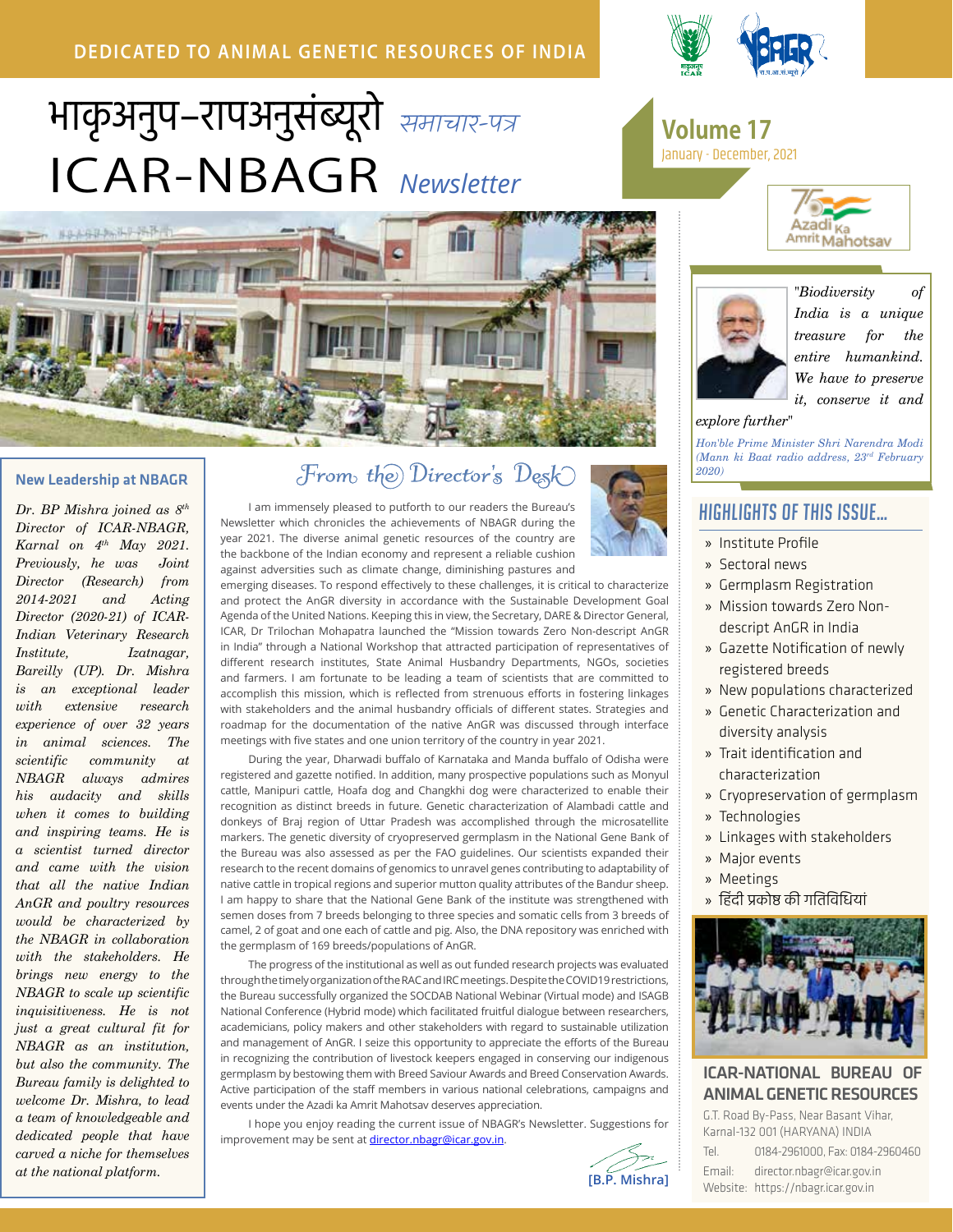

ᆗ

# Institute Profile

With the realization of the unique significance of native animal and poultry genetic resources and their potential utilization at global level, a need was felt by the ICAR in 1960s for establishing an organization which could undertake the responsibility of evaluating, certifying and conserving the country's rich and diverse germplasm resources. The establishment of two different institutes- National Bureau of Animal Genetic Resources (NBAGR) and National Institute of Animal Genetics (NIAG) was approved, in principle, during IV Five-Year-Plan. The Institute was set up on 21st September, 1984 at the campus at National Dairy Research Institute (Southern Regional Station), Bangalore and further shifted to Karnal on 19th July, 1985. Finally, NBAGR and NIAG were merged in 1995.

### Mission

To protect and conserve indigenous Farm Animal Genetic Resources for sustainable utilization and livelihood security.

# Mandate

- Identification, evaluation, characterization, conservation and sustainable utilization of livestock and poultry genetic resources of the country.
- Coordination and capacity building in animal genetic resources management and policy issues.

# **Objectives**

Major activities

- To conduct systematic surveys to characterize, evaluate and catalogue farm livestock and poultry genetic resources and to establish their National Data Base.
- To design methodologies for *ex-situ* conservation and *insitu* management and optimal utilization of farm animal genetic resources.

# *Identification, characterization and documentation of native AnGR in country*

- Survey and documentation of entire livestock and poultry population in the country with a target of Zero Non- Descript AnGR.
- Identification and characterization of homogenous populations qualifying for breed.
- Registration and notification of all types of livestock and poultry populations.

# *Conservation of native breeds of livestock and poultry species*

- *• In situ* conservation of threatened breeds of livestock and poultry.
- Cryopreservation of germplasm of all registered breeds
- Assessing risk status of native breeds.

### *Genomics for population structure and diversity of native AnGR*

- Assessing genomic diversity and uniqueness of all registered livestock and poultry breeds.
- Developing molecular signature for breed standard of

To undertake studies on genetic characterization using modern techniques of molecular biology.

Lр

• To conduct training programmes as related to evaluation, characterization and utilization of animal genetic resources.

native breeds.

• Creation of genome assemblies for native breeds of high importance.

### *Trait identification and characterization of native AnGR for value addition*

- Characterization of unique products and identification of biomolecules in milk and meat of native germplasm and their effect/utility for human nutrition and health.
- Transcriptome and metabolome for evaluating adaptive and endurance traits of native breeds.

#### *Policy support and capacity building for AnGR management*

**SHERMAN** 

- Creation of databases and other ICT on AnGR for policy support in the country.
- Developing policy support for AnGR management in states.
- Organizing training and sensitization programs for AnGR management.

Providing consultancy services to government agencies for policy support.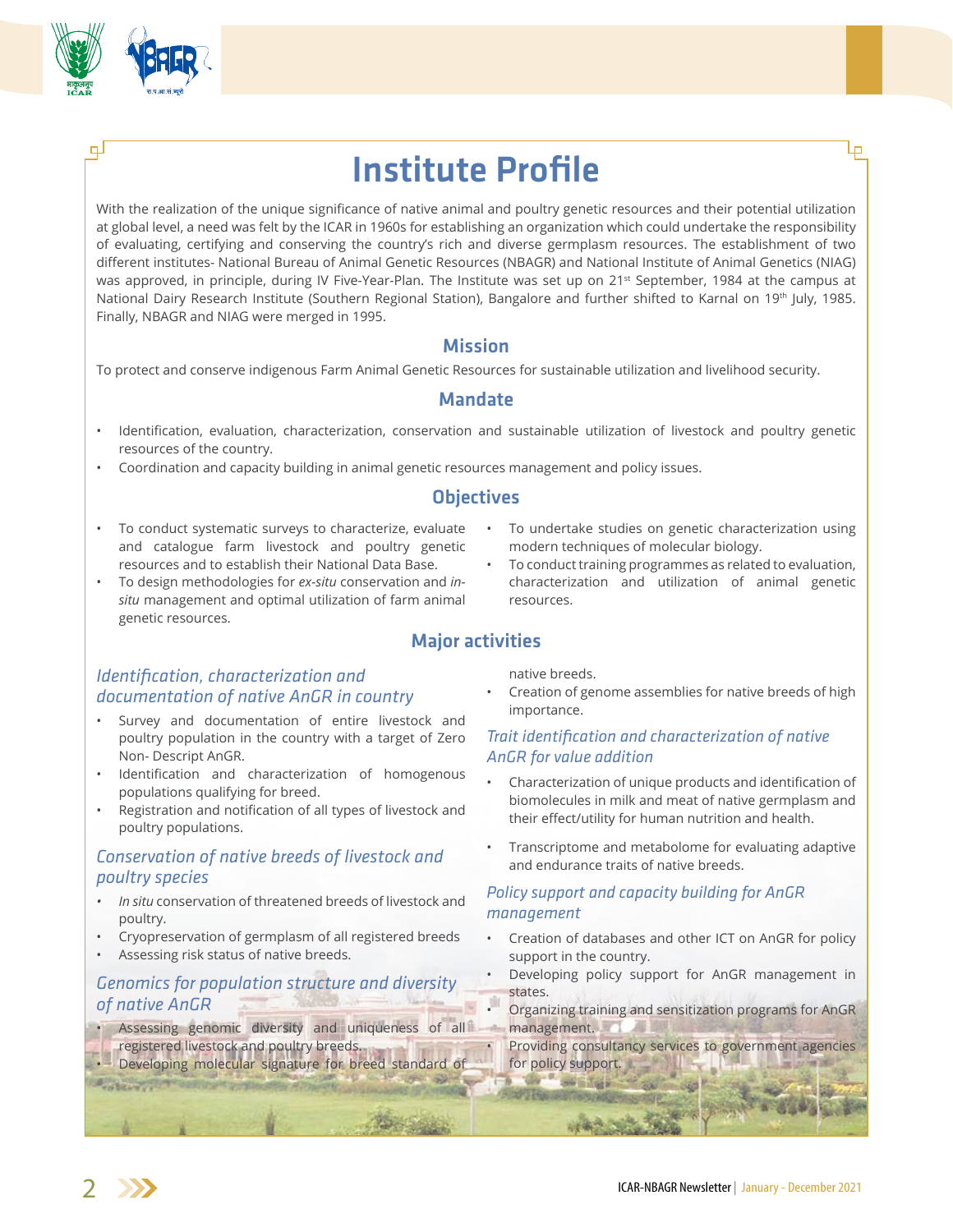

**@ SUSTAINABLE GOALS** 

# Sectoral news

We are now at a poignant moment in the journey to the climactic year 2030, by when the world is committed to achieve the ambitious sustainable development goals (SDGs) it set out for itself in 2015. The United Nation's Sustainable Development Goals call for collective efforts to translate the 2030 agenda into a global reality. ICAR-NBAGR is committed to the principles and targets of the SDG 2, with the following target and corresponding indicators:



Measuring THE BIODIVERSITY OF **PLANTS AND ANIMALS** 

**Sustainable Development Goal 2:** Zero Hunger (Total targets 8; https://sdgs.un.org/goals/goal2)

**Target 2.5:** By 2020, maintain the genetic diversity of seeds, cultivated plants and farmed and domesticated animals and their related wild species, including through soundly managed and diversified seed and plant banks at the national, regional and international levels, and promote access to and fair and equitable sharing of benefits arising from the utilization of genetic resources and associated traditional knowledge, as internationally agreed.

*Indicator 2.5.1: Number of plant and animal genetic resources for food and agriculture secured in either medium or long-term conservation facilities* 

*Indicator 2.5.2: Proportion of local breeds classified as being at risk of extinction*

Food and Agriculture Organization (FAO) is the international agency for global monitoring of these two indicators, through an online database Domestic Animal Diversity Information System (DAD-IS, http://www.fao.org/dad-is/ en/). The DAD-IS possesses the global information about the domestic populations for each of the country, that is provided by respective National Coordinators.

# Germplasm Registration

### Registration of new breeds of indigenous livestock

ICAR-NBAGR is the nodal agency for the registration of newly identified germplasm of livestock and poultry of the country. Newly identified breeds are approved by the Breed Registration Committee (BRC) of ICAR headed by the Deputy Director General (Animal

Sciences). ICAR- NBAGR has registered two new breeds of buffalo - Dharwadi of Karnataka and Manda of Odisha on the recommendations of 8th BRC meeting held on 16<sup>th</sup> August, 2021. Total number of indigenous breeds now stands at 202 in the country, which include 50

for cattle, 19 for buffalo, 34 for goat, 44 for sheep, 7 for horses & ponies, 9 for camel, 10 for pig, 3 for donkey, 1 for yak, 19 for chicken, 2 for duck, 1 for geese and 3 of dog.

### Dharwadi buffalo of Karnataka

The Dharwadi buffalo has been registered as 18<sup>th</sup> buffalo breed with Accession number: INDIA\_BUFFALO\_0800\_DHARWADI\_01018. Dharwadi buffalo is distributed in 13 districts of Karnataka. These are medium sized buffalo reared mainly for milk purpose. Daily milk yield ranges from 1.5 to 8.7 litres. Average percentage of milk fat is 6.9. The milk is used for preparation of famous *Dharwad Peda* that is accorded with Geographical Indication (GI) tag.



*Dharwadi buffalo*

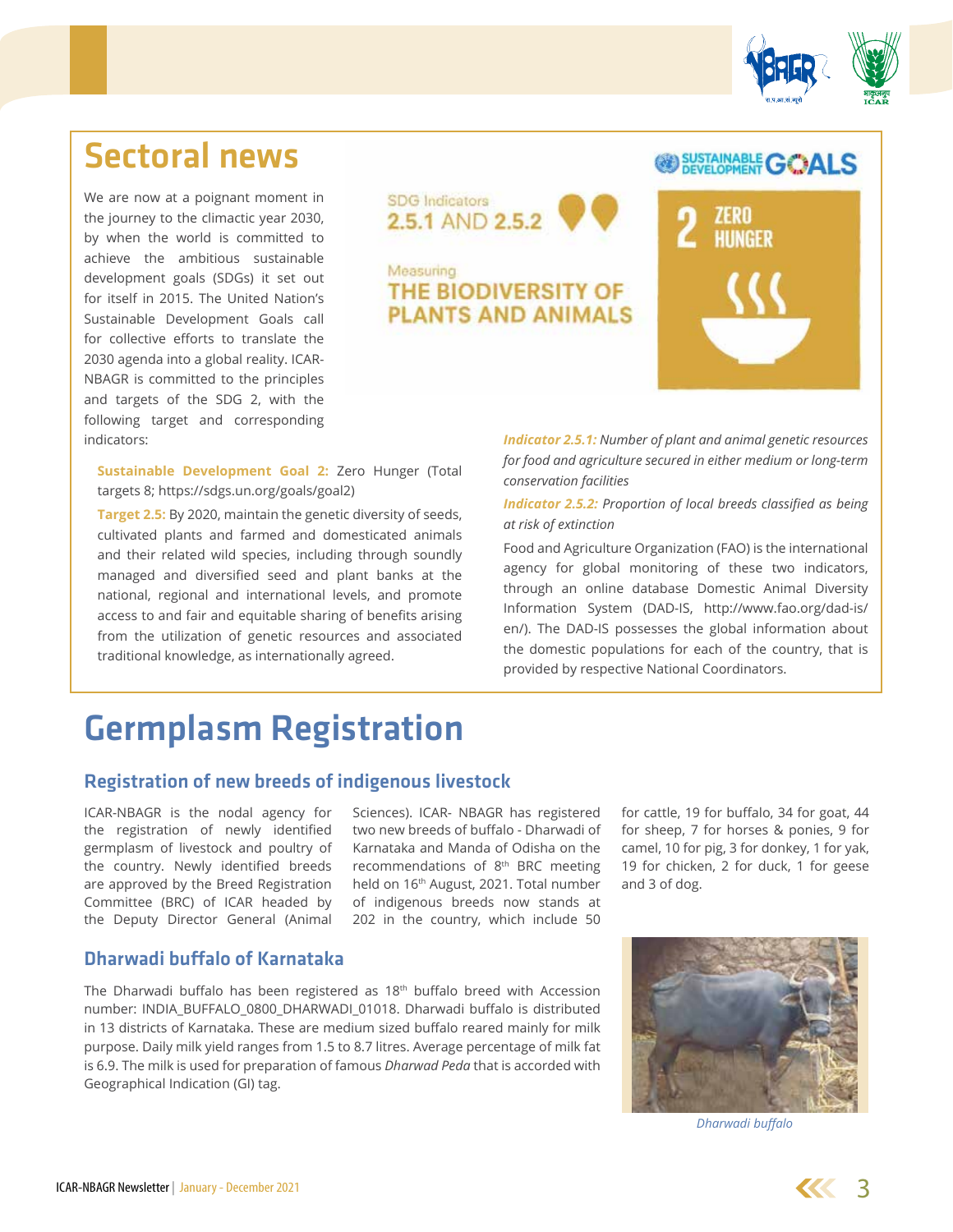# Mission towards Zero Non-descript AnGR in India

# Launch of mission

'Mission towards Zero Non-Descript AnGR in India' was launched by Dr. T Mohapatra, Secretary, DARE & Director General, ICAR during a National Workshop (virtual) organized by ICAR-NBAGR on 11<sup>th</sup> August, 2021. The interactive event was attended by 215 participants including Directors/ senior officers of State Animal Husbandry Departments, scientists and researchers of SAU/SVUs, ICAR Animal Science institutes, Bureaus, NGOs, Societies and farmers. The workshop was conceptualized to initiate the documentation of all the native AnGR in collaboration with the stakeholders. Participants, especially the representatives of NGOs and breed societies and farmers also shared the socio-economic impact of previously registered breeds. Dr. B.N. Tripathi, Deputy Director General (AS), ICAR; and Dr. Praveen Malik, Animal Husbandry Commissioner, Govt. of India also addressed the participants.

.<br>The ICAR-National Bureau of Asimul Genetic Rosources. Kansal, Haryana organized a Alation<br>Workshee on "Mission towards Zeno Ren-Descript Antili of India" today. .<br>The Chief Guest, Dr. Tribuhan Mohapatra, Socrotary (DARE) & Director Goneral (ICAR)<br>mphesized on the significance of characterization and registration of the non-descript i on the st<br>I'y: The Di , mosquare essex met nevieure, startes venezure or en ree regionalist<br>Will, The DG urged the policy maters, officials and statisticable<br>Will, The DG urged the policy maters, officials and statisticable<br>wike abong with util the sovereignty right for the count<br>cholders for joining luisds in the m<br>I the general masses to complete t Is Zero Non-De tied Andill of India



Interface meets with five states-Chattisgarh, Jharkhand, Maharashtra, Rajasthan and Uttar Pradesh and Union Territory of Ladakh have also been conducted to senstize the local agencies (AHD/SAU/SVUs) for mission activities (Pls see page 9).

# Field surveys for identification of new potential breeds under the mission

Bureau's scientists have made visits to Ladakh, Maharashtra, Jharkhand, Mizoram and Meghalaya. At present, projects on documentation of AnGR are being implemented in 22 states in collaboration with State Animal Husbandry Departments, KVKs, ICAR institutes and SVUs. Ten new populations of native livestock and poultry have been identified till now and are being characterized in their respective breeding tracts falling in various states. These are- Malluck sheep, Malra goat and Changkhi dog of Ladakh (UT); Balona buffalo and native buffalo of Gadchiroli and Chandrapur districts and Khamgaon cattle of Maharashtra; Native buffalo of Jharkhand, native cattle of Meghalaya; native cattle, mithun and chicken of Mizoram.



*Survey in Ladakh (UT) Balona buffalo and Khamgaon cattle of Maharashtra*

# Manda buffalo of Odisha

Manda has been assigned with accession number: INDIA\_BUFFALO\_1500\_ MANDA\_01019 as the 19<sup>th</sup> breed of indigenous buffalo. Manda buffalo is distributed in Koraput, Malkangiri and Nawarangapur districts of Odisha. It is a sturdy buffalo, well adapted to hill ranges of Eastern Ghats and plateau of Koraput region of Odisha. It is reared for draught, milk and manure. Daily milk production ranges between 1.2 to 3.7 litres. The average fat percentage in milk is 8.4.



*Manda buffalo*

# Gazette Notification of newly registered breeds

Gazette Notification provides statutory recognition, thereby becoming important for claiming sovereignty over and protecting our native animal germplasm. The Gazette notification for the native livestock and poultry breeds has earlier been initiated by the Ministry of Agriculture & Farmers Welfare, Government of India in October, 2019. Newly registered breeds-Dharwadi buffalo of Karnataka and Manda buffalo of Odisha have been notified by the Government of India on 8<sup>th</sup> October 2021. Till date, 202 registered breeds of livestock, poultry and dog species have been gazette notified by four Gazette notifications by the Government of India. One Gazette for notification of 2 chicken lines has also been published.

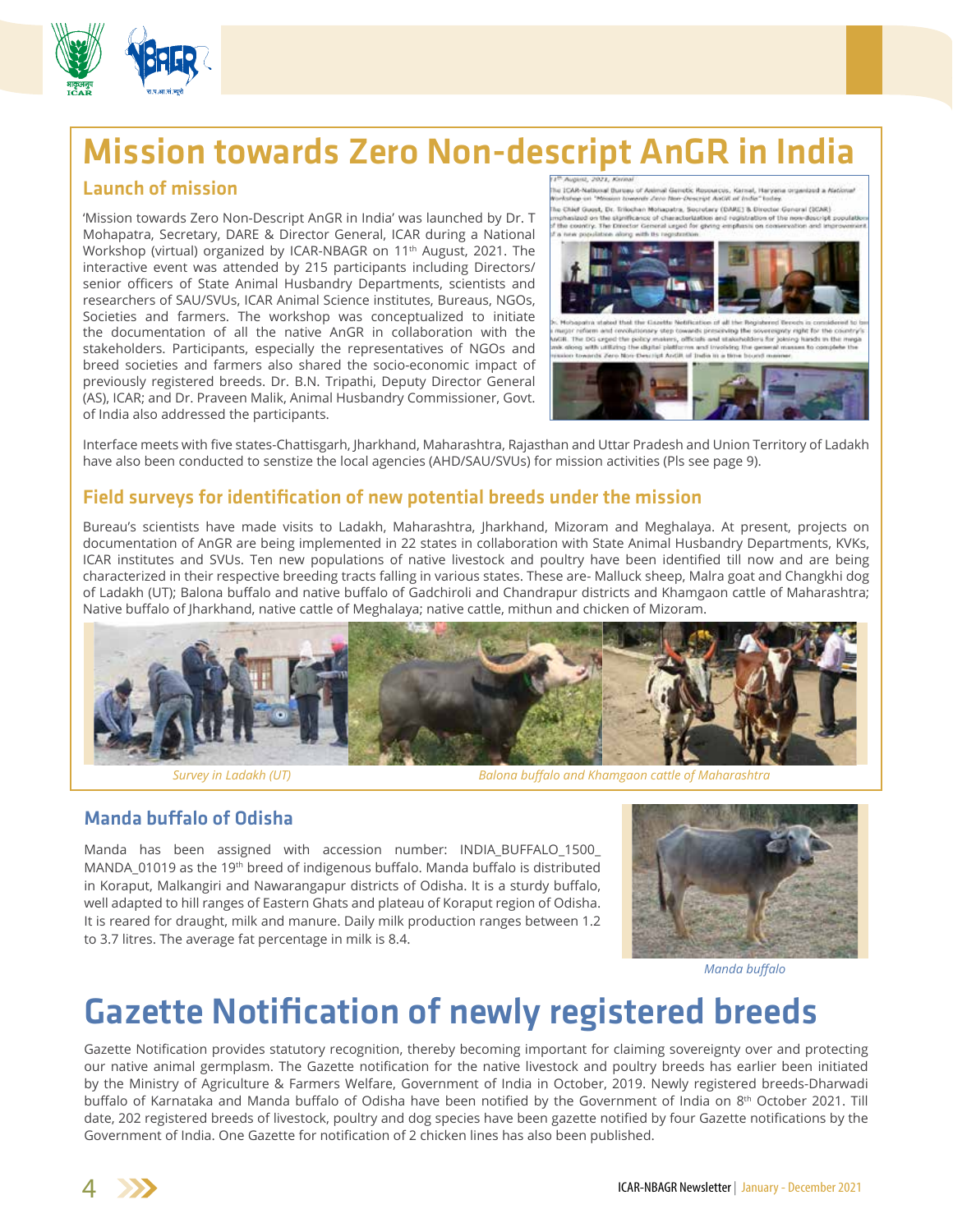

| <b>S.N.</b>    | <b>Gazette number</b>  | <b>Release date</b> | Number of native breeds notified          |
|----------------|------------------------|---------------------|-------------------------------------------|
|                | 3364 (S.O. 3699(E)     | October 14, 2019    | 184 breeds of livestock and poultry       |
|                | 1420 (S.O.1583(E)      | May 22, 2020        | 13 native breeds of livestock and poultry |
| 3              | 1421 (S.O.1584(E)      | May 22, 2020        | 2 lines of chicken                        |
| $\overline{4}$ | No. 3589 (S.O. 4086(E) | November 13, 2020   | 3 native breeds of dog                    |
|                | 3839 (S.O.4174(E)      | October 8, 2021     | 2 native breeds of livestock and poultry  |

# Gazette notification of native breeds of livestock, poultry and dog

# New populations characterized

# Monyul cattle

"Monyul" cattle of Tawang and West Kameng districts of Arunachal Pradesh was characterized. The Monyul cattle are reared by the Monpa community for milk, manure, and agricultural work. These cattle are smaller than Siri cattle of Sikkim. The coat color is generally black; however, animals with shades of brown are also present. White patches may also be present in some animals, specifically on the head, legs, and lower abdomen. The body is covered with thick hair coat. The tail is also hairy and reaches well below the hock. Horns are small to medium in size and point forward. Hump is visible in adult males. Monyul cows generally produce 2 to 3 kg milk in a day.



*(Contributed by Dr. SK Niranjan) Monyul cattle of Arunachal Pradesh*

### Manipuri cattle

Manipuri cattle were characterized through survey in the Imphal West, Imphal East and Bishnupur districts of Manipur. They are small and sturdy with compact body. The body color varies from brown, reddish, black, grey and white spotted on black or brown. The



face is medium in length with short and horizontally oriented ears. Eyes have black rings in majority of the animals. Horns grow upward, outward and curve anteriorly. The hump is of moderate size in bulls, but small in cows. The mean values of height at withers, body length, and chest girth, are 104.85±0.31, 108.27±0.30 and 138.22±0.73 cm, respectively. The back and the loin are almost in the same plane. Manipur cattle are known for their exceptional draft capabilities, and are in high demand in the neighbouring states.

*(Contributed by Dr. Sonika Ahlawat)*

# Haofa dog

Haofa "the dog of the Tangkhuls" is considered a rare indigenous hound dog of Manipur. Ukhrul and Kamjong district of Manipur state is the original breeding tract. However, these are also distributed in other districts of the state, particularly in the valley districts of Imphal west and Imphal East. The most common color is black, and black with white stripes around the neck, ventral part and tip of the limbs. Head is medium in size with trapezoid shape. Forehead is usually prominent



*Manipuri cattle Hoafa dog of Manipur*

with straight nasal bridge. Eyes are golden with an oval shape. The ears are medium, erect and usually cropped at an early age. The dog is fondly reared by the Tangkhul Nagas as pet because of its gentleness, obedience and loyalty to its owners.

*(Contributed by Dr. Sonika Ahlawat)*

### Nageshwari duck

North East India is famous for different duck breeds reared by farmers under traditional system of management. The indigenous ducks in the region include Nageshwari ducks, Pat/desi ducks, China hans (Muscovy), Raj hans and Sylhete meat duck. Nageshwari ducks are found to be distributed in the Barak valley of Assam bordering Meghalaya, Tripura, Mizoram and the neighbouring country Bangladesh. The Barak valley basin is an agriculture rich area and hence, very much suitable for duck farming. The Nageshwari ducks are locally called "Nagi" or "White breasted Nageshwari" due to the presence of a white patch on the breast. Adult ducks are usually kept under free-range system of rearing, which forage in the rice fields all through the day. For night shelter, bamboo

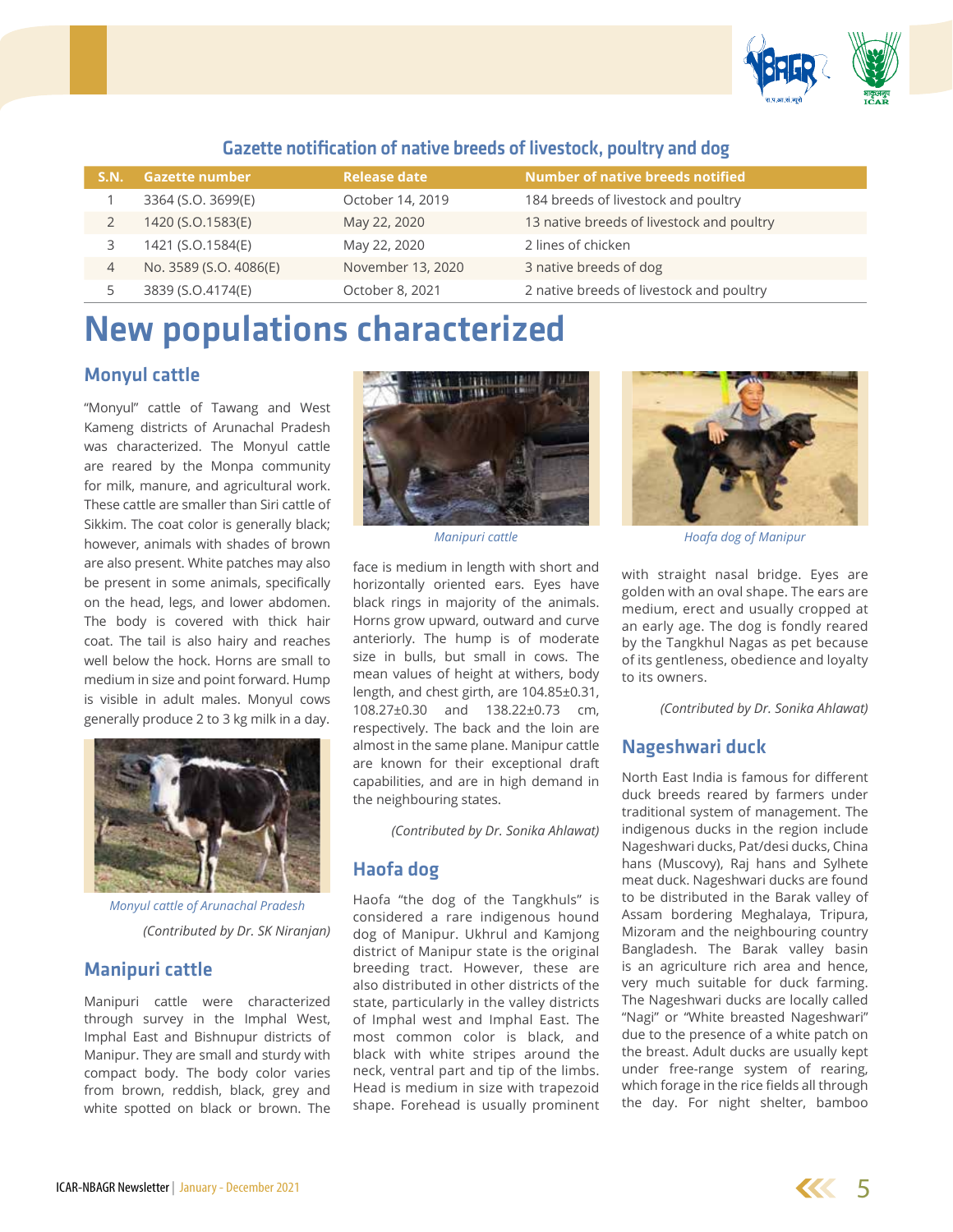

house known as 'Ugartol' are made, which are shifted from time to time in the field area. Ducks lay eggs inside Ugartol where paddy straw is usually used as bedding materials for laying eggs. The average age at first egg of Nageshwari duck is around 188 days (range: 174-198 days). The average annual egg production in Nageshwari ducks varies from 140 to 150. Farmers use traditional brooders for hatching Nageshwari duck eggs.



*Nageshwari ducks*

*(Contributed by Dr. Karan Veer Singh)*

# Genetic Characterization and diversity analysis

# Alambadi cattle of Tamil Nadu

Native Alambadi cattle of Tamil Nadu were genetically characterized using 27 genome-wide microsatellite markers. The mean observed number of alleles per locus in Alambadi was 6.52 and ranged from 3 (ETH3) to 11 (CSRM60) across different loci. The genetic variability of Alambadi cattle in terms of mean observed and expected heterozygosity was 0.67 and 0.70, respectively. Estimate of heterozygote deficiency  $(F_{15})$  showed a positive mean value of 0.06. A qualitative test to assess the genetic bottleneck in Alambadi cattle was carried out by plotting proportion of different alleles against allele frequency class. The loss of rare alleles is expected to distort the normal L-shaped distribution of allele frequencies in the event of recent genetic bottleneck. The study revealed no such mode shift in Alambadi cattle. Further, mitochondrial diversity analysis of Alambadi cattle revealed that they are distinct from Hallikar and cluster at the same node with Bargur cattle.

# Native donkeys of *Braj* region of Uttar Pradesh

The grey type donkeys of *Braj* region of Uttar Pradesh in India were genetically characterized using ten microsatellite primers and resolved for alleles on automatic DNA sequencer. At these loci, the PCR product size ranged from 75-95 bp (HTG6) to 251- 277 bp (COR18). The observed number of alleles varied from 4 (HTG15) to 10 (HTG7 and AHT4) with a mean of  $7.50 \pm 1.96$ . The observed heterozygosity ranged from 0.46 (HTG6 and NVHEQ54) to 0.79 (COR18) with a mean of 0.66  $\pm$  0.12. The mean genetic diversity estimate ( $F_{1s}$ ) was 0.16. The cumulative parent exclusion probability of these loci was 0.999766 indicating their suitability for parentage testing in these donkeys. When these donkeys were compared based on the allelic frequency data at these loci to the brown type donkeys of Ladakh, Spiti and Rayalseema regions in the union territories/states of Ladakh, Himachal Pradesh and Andhra Pradesh, respectively, they clustered independently from these three donkey populations in a dendrogram based on





*(Contributed by Dr. Raja KN)*



UPGMA dendrogram of four Indian donkey populations after 1000 *bootstraps of the data*

Goldstein's average square distances indicating their genetic distinctness.

*(Contributed by Dr. Rahul Behl)* **Evaluation of genetic diversity in** *ex-situ* **conserved cattle and buffalo bulls**

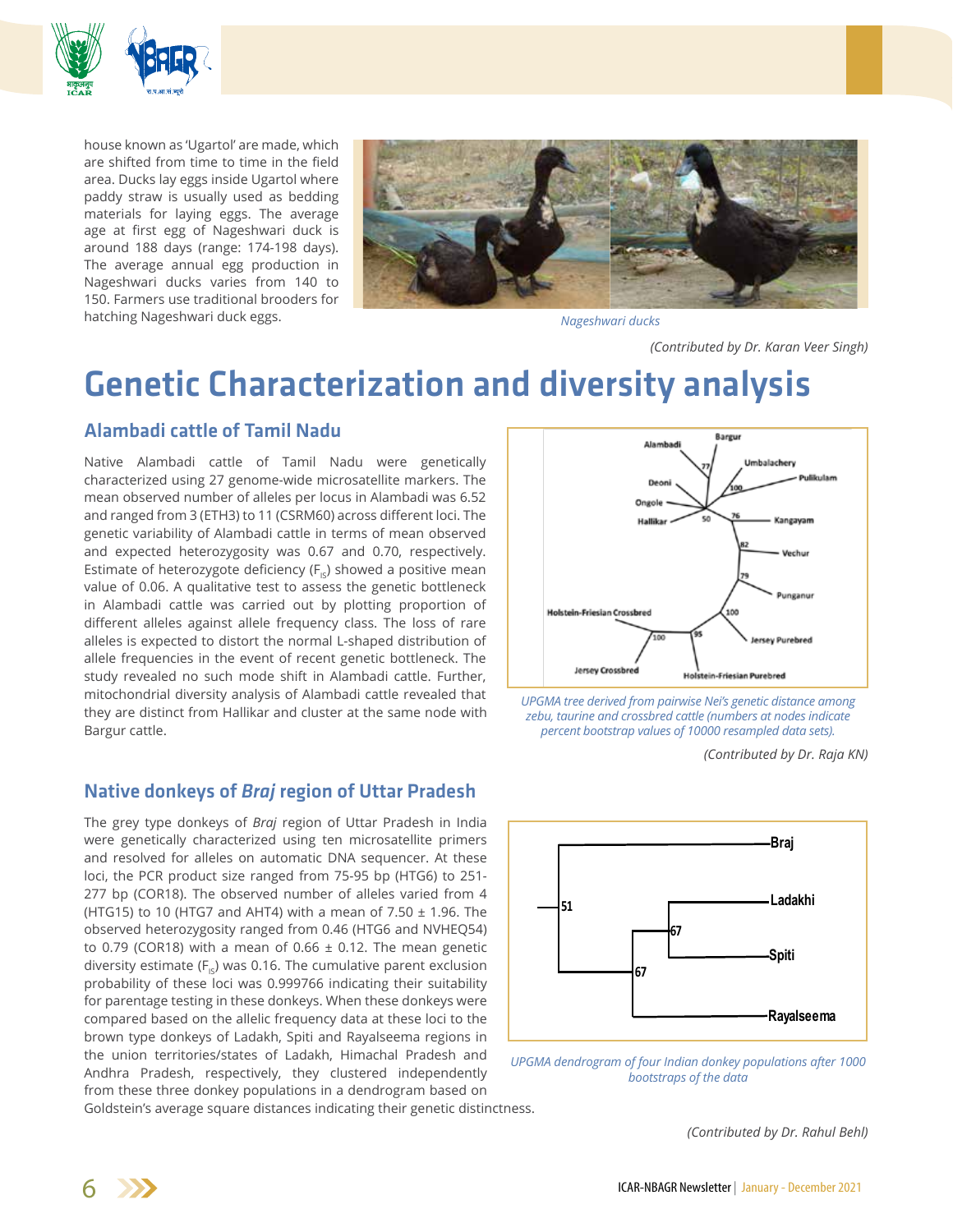

# Evaluation of genetic diversity in *ex-situ* conserved cattle and buffalo bulls

Genetic diversity in germplasm of native breeds cryopreserved at the National Semen Bank, ICAR-NBAGR was assessed using microsatellite markers. Cryopreserved semen of 192 bulls representing 19 cattle breeds (Amritmahal, Bargur, Dangi, Frieswal, Gangatiri, Gir, Hariana, Kangayam, Kankrej, Kherigarh, Khillar, Krishnavalley, Nagori, Ongole, Ponwar, Punganur, Rathi, Sahiwal, Tharparkar, Vechur) was evaluated. The highest observed heterozygosity was detected in Red Kandhari (0.85±0.07), while lowest was found in the Amritmahal (0.62±0.1). Further, Hariana cattle 0.71±0.04) and Amritmahal (0.44±0.06) were recorded with highest and lowest expected heterozygosity, respectively. FSTAT analysis elucidated the  $F_{15}$ ,  $F_{15}$ , and  $F_{5}$  values to be 0.11  $\pm$  0.04, 0.05  $\pm$  0.04 and 0.15  $\pm$  0.01, respectively for all the populations. This information is important to assess the genetic diversity of cryopreserved germplasm in accordance with the FAO's guidelines.

*(Contributed by Dr. Amod Kumar)*

# Trait identification and characterization

# Epigenetic regulation of heat stress response in native cattle

A study was carried out to characterize changes in genome wide methylation patterns in PBMCs of native cows (Sahiwal) and exotic cows (Holstein Frisian) during hot summer conditions. The study utilized reduced representation bisulfite sequencing (RRBS). Raw sequence data were generated in Sahiwal (15.1 GB) and HF cows (15.7 GB). RRBS reads were detected almost across all chromosomal regions, suggesting genome wide coverage of variation in methylation status. The number of  $CpG_{10}$  per sample ranged from 14.6 million to 33.6 million in Sahiwal (SAC) and 20.1 million to 30.7 million in Holstein cows (HF). The mean percentage of CpG methylation was 61.1 in Sahiwal and 60.6 in Holstein cows. The percentage of CHG and CHH was 4 and 4.67 in SAC and 3.70 and 4.53 for HF cows. The mean percentage of uniquely mapped reads was 20.6% with 13.5% of reads mapping to multiple locations in Sahiwal cows and 18.1% of uniquely mapped reads with 13.4% of reads mapping to multiple locations in HF cows. For downstream analysis, Sahiwal cows were considered as test while Holstein cows as control, respectively. High positive correlation across all the samples of Sahiwal as well as all the samples of HF cows was observed as shown in the heat map (Pearson's correlation coefficient). Cluster analysis and PCA plot, based on CpG10 (i.e., CpGs ≥10x read coverage) methylation levels showed that both Sahiwal and HF cow groups formed two different clusters indicating the distinctness in their methylation pattern. A total of 7094 differentially methylated cytosines



(DMCs) were identified, out of which 4433 were hypermethylated and 2661 were hypomethylated in Sahiwal cows. While in Holstein cows, 2661 DMCs were hypermethylated and 4433 were hypomethylated indicating that epigenetic signatures related to heat stress response are mostly breed specific. The top 10 hypermethylated genes in the PBMCs were identified in both the groups during summer season. These genes were further associated with the molecular pathways in heat tolerant Sahiwal cows and heat sensitive Holstein cows. These findings may contribute to better understand the functional role of genes in making native cattle better adapted to high ambient temperature generally prevalent in tropical regions.

*(Contributed by Dr. Manishi Mukesh)*

## Bioprospecting based characterization of Mandya sheep mutton

Mutton from Bandur sheep breed of Karnataka is favoured by consumers for its unique flavor and fetches a higher price than other local breeds. ICAR-NBAGR investigated the mutton quality traits of this breed preferred by consumers. Research revealed a higher back fat thickness in Bandur animals as compared to local sheep. Tenderness of different muscles (*longissimus dorsi, brachicephalicus, bicep, semimembranosus, psoas major, semitendinosus and tricep)* was also greater in Bandur sheep. The amino acid and fatty acid analysis revealed a significantly higher level of oleic acid and histidine in Bandur. Higher content of oleic acid has been positively correlated with overall palatability while histidine is an essential amino acid required in the diet. The discovery of higher fat content, tenderness of muscles, oleic acid and

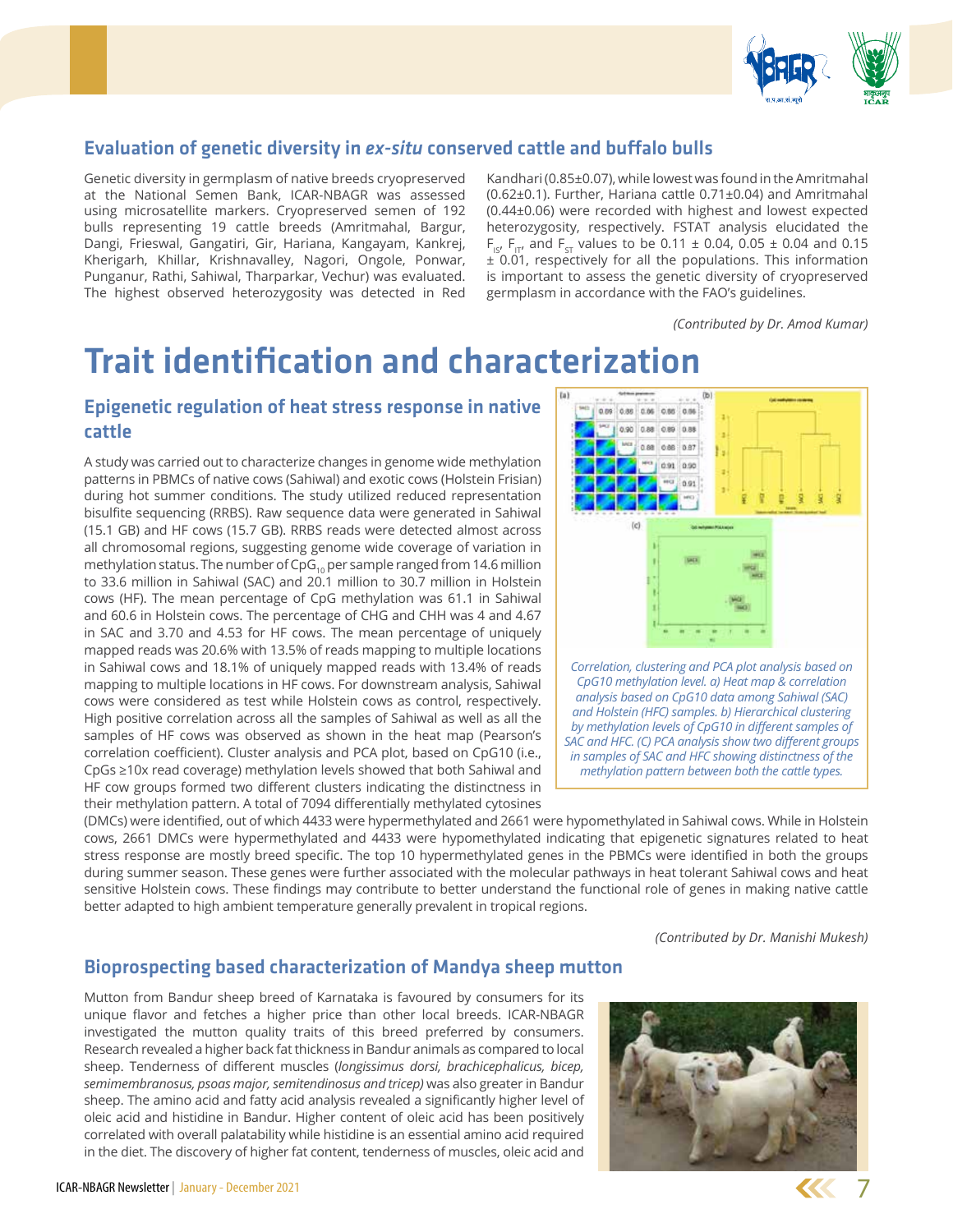

histidine will add value to the mutton from Bandur sheep. Genes associated with muscle tenderness viz., *HSPB1*, *DNAJB5*, *HSPA6,* were over expressed in Bandur sheep. The highly connected genes identified by transcriptomics (*CNOT2, CNOT6*, *HSPB1, HSPA6, MAP3K14*  and *PPARD)*, form potential biomarkers for unique muscle traits of Bandur sheep. The phenotypic and genetic evaluation of mutton quality characteristics of Bandur and local sheep has enabled to establish the superior quality/taste of Bandur sheep mutton, which will augment sustainable conservation of Bandur sheep and its recognition as a Geographical Indicator.

*(Contributed by Dr. Reena Arora)*

# Cryopreservation of germplasm

The National Gene Bank at NBAGR functions with the objective of cryopreservation of germplasm with maintaining the indigenous livestock biodiversity of the country. The germplasm in the form of semen and somatic cells of native breeds are cryopreserved for long term preservation in the bank. At present, the Gene Bank has the cryopreserved germplasm of 48 native breeds in form of semen (2.5 lakh doses) and 20 breeds in form of somatic cells (4,800 vials).

### Cryopreservation of native breeds germplasm in National Gene Bank during five years

| <b>Germplasm</b>     | <b>Particulars</b>  | 2017                                                                                                | 2018                                                                                                                       | 2019                                                                                       | 2020                                                | 2021                                                                                                       |
|----------------------|---------------------|-----------------------------------------------------------------------------------------------------|----------------------------------------------------------------------------------------------------------------------------|--------------------------------------------------------------------------------------------|-----------------------------------------------------|------------------------------------------------------------------------------------------------------------|
|                      | <b>Semen doses</b>  | 10,000                                                                                              | 31,875                                                                                                                     | 19,410                                                                                     | 29,000                                              | 21,180                                                                                                     |
| <b>Semen</b>         |                     | <b>Cattle:</b><br>Kankrej<br>Gir<br>Sahiwal<br><b>Bargur</b><br>Dangi<br>Rathi<br>Khillar<br>Nagori | <b>Cattle:</b><br>Dangi<br>Khillar<br>Nagori<br>Rathi<br><b>Bargur</b><br>Goat:<br>Gaddi<br><b>Buffalo:</b><br>Pandharpuri | Cattle:<br>Kankrej<br>Sahiwal<br>Dangi<br>Nagori<br>Rathi<br>Horse:<br>Marwari<br>Zanskari | <b>Buffalo:</b><br>Murrah<br>Bhadawari<br>Nili Ravi | Horse:<br>Marwari<br>Manipuri<br>Zanskari<br>Donkey:<br>Halari<br>Cattle:<br>Sahiwal<br>Red Sindh<br>Badri |
|                      | <b>No. of Vials</b> | 877                                                                                                 | 1521                                                                                                                       | 650                                                                                        | 360                                                 | 970                                                                                                        |
|                      |                     | Horse:<br>Manipuri<br>Camel:                                                                        | Horse:<br>Marwari<br>Mithun:                                                                                               | Donkey:<br>Kutchchhi<br>Camel:                                                             | Horse:<br>Zanskari<br>Donkey:                       | Camel:<br>Mewari<br>Jalori                                                                                 |
| <b>Somatic cells</b> |                     | Kutchi                                                                                              | Nagaland<br>Yak:<br>Laddakhi<br>Donkey:<br>Laddakhi                                                                        | Kharai<br>Bikaneri<br>Jaisalmeri                                                           | Halari                                              | Marwari<br>Goat:<br>Sirohi<br>Rohillkhandi<br>Cattle:<br>Tharparkar<br>Pig:<br>Ghurrah                     |

### DNA Bank - a viable option for germplasm cryopreservation

DNA Bank repository has been created for 169 breeds/populations of native animals and poultry for long term conservation at the institute.

# **Technologies**

Following technologies (SNP Chips) were developed and patents have been filed during 20-21

| S.N.           | <b>Title of Patent</b>                                                                       | <b>Inventors</b>                                                          | Year |
|----------------|----------------------------------------------------------------------------------------------|---------------------------------------------------------------------------|------|
|                | Medium Density SNP Chip of Bactrian and Dromedarian<br>Camel                                 | RK Vijh, U Sharma, P Kapoor, M Raheja, R Arora,<br>S Ahlawat and R Sharma | 2021 |
|                | Linkage Disequilibrium based Low Density SNP Chip<br>of Riverine buffaloes (Bubalus bubalis) | RK Vijh, U Sharma, P Kapoor and M Raheja                                  | 2021 |
|                | High Density SNP Chip of Swamp Buffaloes (Bubalus<br>bubalis)                                | RK Vijh, U Sharma, P Kapoor and M Raheja                                  | 2021 |
| $\overline{4}$ | Linkage Disequilibrium based Low Density SNP Chip<br>of Indigenous cattle (Bos indicus)      | RK Vijh, U Sharma, P Kapoor and M Raheja                                  | 2021 |

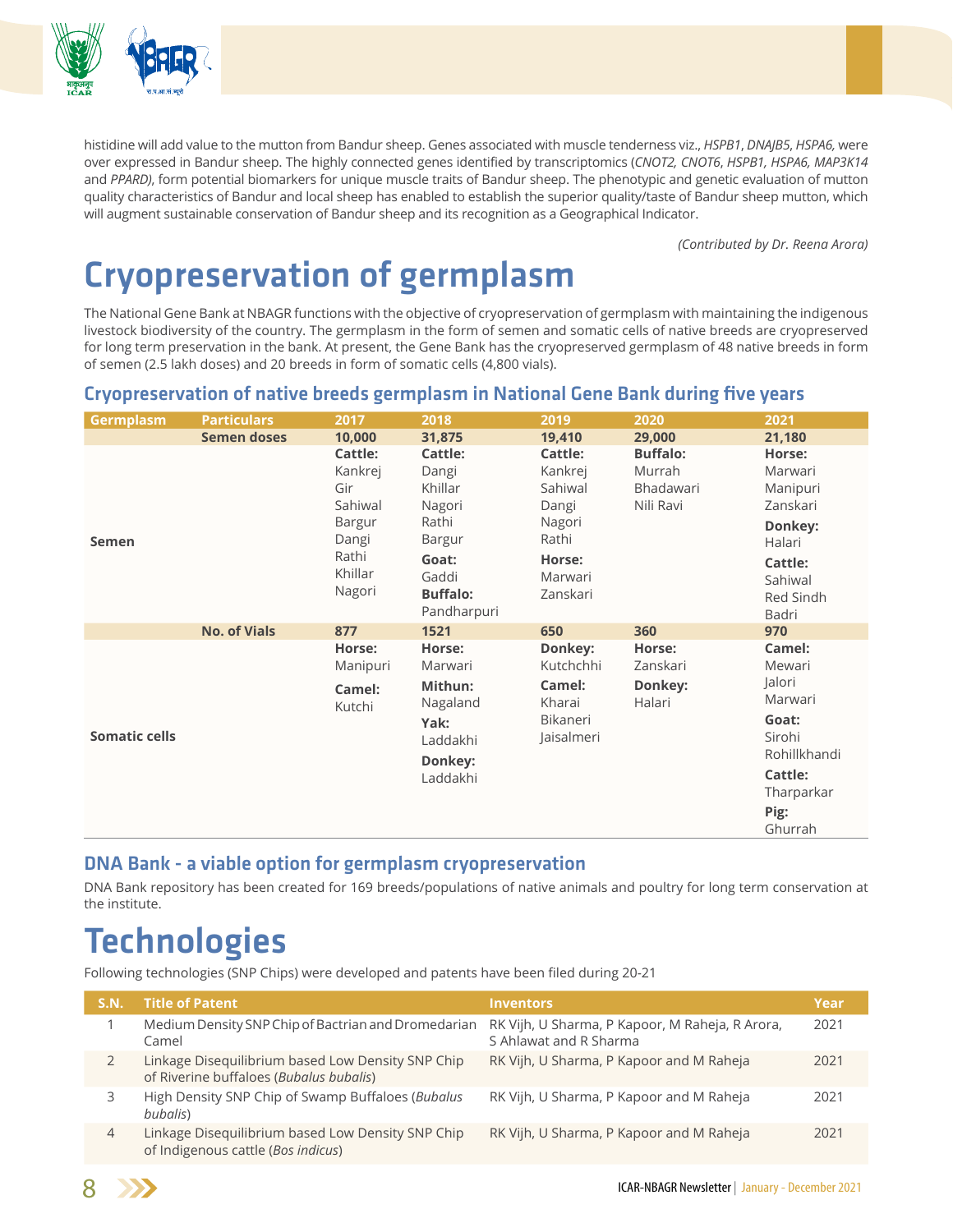

# Linkages with stakeholders

The bureau has developed the linkage with the following State Animal Husbandry Departments to work together for the documentation of the native AnGR in their state.

**Interface Meet with stakeholders of Ladakh (UT):** First State-wise interface meet was held with Ladakh (UT) with the theme "Characterization and Documentation of Animal Genetic Resources of Ladakh: A Mission towards Zero Non-Descript Population" on 6<sup>th</sup> September, 2021. The meeting had the confluence of 95 delegates from Ladakh Autonomous Hill Development Council (LAHDC) Leh, DRDO, ICAR, SKAUST, SAHD, NGOs, etc. Shri Tashi Namgyal Vakzee, Hon'ble Executive Councilor, LAHDC also graced the meeting.



*Interface meet of Chhatisgarh state*

**Interface Meet with stakeholders of Chhattisgarh:** Bureau organized an interface meet on 'Characterization and Documentation of Animal

Genetic Resources of Chhattisgarh: A Mission towards Zero Non-Descript Population' on 15th September 2021 through video conferencing. The meeting was attended by 205 participants of ICAR, DSVC Kamdhenu Vishwavidyalaya, Durg, Deptt of Animal Husbandry, Govt of Chhattisgarh, KVKs, NGOs etc.

**Interface Meet with stakeholders of Jharkhand:** The meeting was held in 2 phases. First was on 28<sup>th</sup> September 2021 when NBAGR scientists interacted with the Director, Animal Husbandry Department, Jharkhand at his office (Ranchi) wherein, three state officers were also present. The scientist team also attended the meeting wherein 51 veterinary officers were present.

**Interface Meet with stakeholders of Maharashtra:** ICAR-NBAGR, organized its 3<sup>rd</sup> interface meet (online) for 'A Mission towards Zero Non-Descript Populations' with Maharashtra state on 25<sup>th</sup> October 2021. Overall 125 participants belonging to the Dept. of Animal Husbandry, Maharashtra, State University, ICAR institutes, NGOs etc participated in this meeting.



*Discussion with Director, Animal Husbandry Department, Jharkhand*

**Interface Meet with stakeholders of Rajasthan:** Fifth state-specific interface meet was held with Rajasthan. It was on the theme "Characterization and Documentation of Animal Genetic Resources of Rajasthan: A Mission towards Zero Non-Descript Populations" on 16<sup>th</sup> November, 2021. The meet had a congregation of 102 participants of ICAR, MPUAT, RAJUVAS, and Dept. of Animal Husbandry, Rajasthan.

**Interface Meet with stakeholders of Uttar Pradesh:** NBAGR organized its sixth Interface meet for Uttar Pradesh on 7th December, 2021. The virtual meet was attended by 195 participants of ICAR, SAU/SVUs, Dept. of Animal Husbandry, KVKs, various Degree Colleges, UP Livestock Development Board etc.

**Mera Gaon Mera Gaurav:** Under various extension programmes, 12 events were organized in different villages of Karnal and the Bureau scientists delivered talks on native breeds and their management, increasing milk production in dairy animals and generated awareness about public health, cleanliness, plantation, water conservation and gender equality.



*Glimpses of the extension activities under Mera Gaon Mera Gaurav*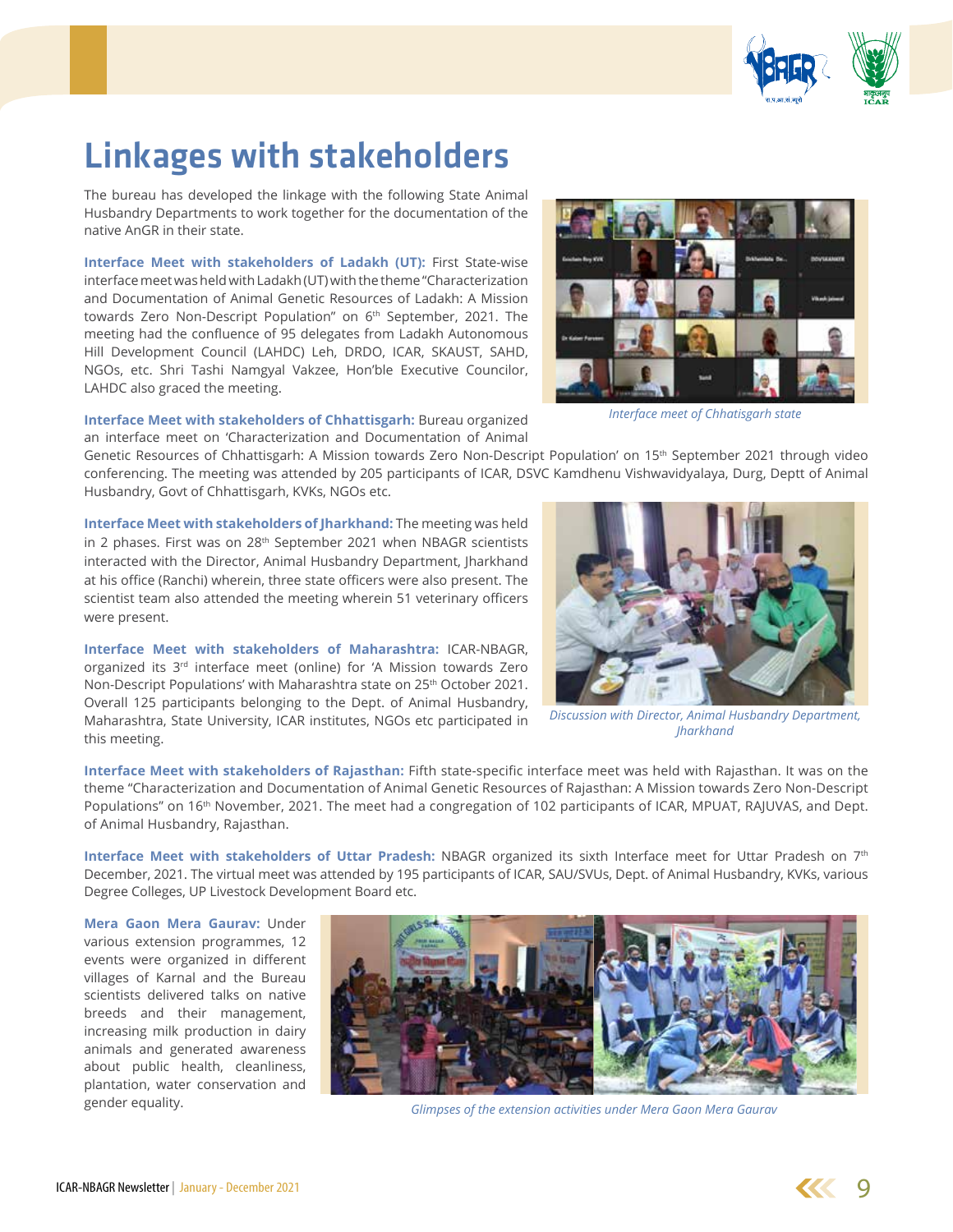

# Major events

Various events were organized by ICAR-NBAGR to engage the stakeholders and public in emerging scientific and social issues. Organization of these events also underlines Bureau's commitment in making our AnGR and societies more sustainable.

#### List of events organized in the year 2021

| <b>SN</b>         | <b>Theme of the Event</b>                                                                          | <b>Event title</b>                                                                                          | Date of<br>event         | No. of<br>participants | <b>Type of</b><br>participants                       |
|-------------------|----------------------------------------------------------------------------------------------------|-------------------------------------------------------------------------------------------------------------|--------------------------|------------------------|------------------------------------------------------|
| 1                 | <b>World Water Day</b>                                                                             | Student's Interaction at Government High<br>School, Baldi, Karnal                                           | 22.3.2021                | 120                    | Students                                             |
| 2                 | <b>COVID-19 Management</b>                                                                         | COVID-19 vaccination camp                                                                                   | 17.4.2021                | 26                     | Staff members                                        |
| 3                 | <b>International</b><br><b>Biodiversity Day</b>                                                    | Webinar on "Recognising Pastoralists for their<br>Knowledge, Local Breeds and Biodiversity<br>Conservation" | 22.5.2021                | 75                     | Participants from<br>six countries                   |
| 4                 | <b>COVID-19 Management</b>                                                                         | COVID-19 vaccination camp                                                                                   | 15.7.2021                | 29                     | Staff members                                        |
| 5                 | 75 <sup>th</sup> Independence day                                                                  | Plantation drive                                                                                            | 15.8.2021                | 45                     | Staff members                                        |
| 6                 | National Campaign on Food<br>and Nutrition for Farmers                                             | Webinar on Food and nutrition for healthy life                                                              | 26.8.2021                | 45                     | Staff members                                        |
| 7                 | <b>AKAM Lecture Series</b>                                                                         | Webinar on "Sustainable Agriculture:<br>Adapting to climate change"                                         | 27.8.2021                | 63                     | Staff/ICAR<br>members                                |
| 8                 | <b>International Year of</b><br>Millets-2023                                                       | Gosthi on Poshan Vardhak Maha Abhiyan                                                                       | 17.9.2021                | 100                    | School children                                      |
| 9                 | Rashtriya Swachhta<br>Abhiyan                                                                      | Tree Plantation Campaign                                                                                    | 17.9.2021                | 60                     | Staff members                                        |
| 10                | <b>AKAM Lecture Series</b>                                                                         | Webinar on "Nutri-cereals and their role in<br>human health"                                                | 17.9.2021                | 48                     | Staff members                                        |
| 11                | <b>AKAM Lecture Series</b>                                                                         | Webinar on "Value addition of native AnGR"                                                                  | 21.9.2021                | 100                    | Staff/ICAR<br>members                                |
| $12 \overline{ }$ | <b>AKAM Lecture Series</b>                                                                         | Webinar on "FAO Guidelines on Genomic<br>Characterization of Animal Genetic Resources"                      | 11.10.2021               | 58                     | Staff/ICAR<br>members                                |
| 13                | <b>Special National</b><br>Swachhta Abhiyan                                                        | Waste to Wealth                                                                                             | 12.10.2021               | 103                    | Farmers/ students/<br>staff                          |
| 14                | <b>Special National</b><br>Swachhta Abhiyan                                                        | Waste to Wealth                                                                                             | 12.10.2021               | 20                     | Staff members                                        |
| 15<br>16          | <b>Mahila Kisan Diwas</b><br><b>World Food Day</b>                                                 | Organization of "Gosthi on Mahila Kisan Diwas"<br>Gosthi on "World Food Day" at Subri,<br>Karnal            | 15.10.2021<br>16.10.2021 | 150<br>100             | Women farmers<br>School children                     |
| 17                | <b>Special Swachhta</b><br>Campaign                                                                | Special Swachhta Campaign                                                                                   | 26.10.2021               | 60                     | Staff/RA/SRF                                         |
| 18                | <b>AKAM Lecture Series</b>                                                                         | Webinar on "Application of Multi -Omics in<br>Animal Production"                                            | 27.10.2021               | 48                     | Staff/ICAR<br>members                                |
| 19                | <b>Special National</b><br>Swachhta Abhiyan                                                        | Cleanliness drive by staff members                                                                          | 30.10.2021               | 75                     | Staff/RA/SRF/<br>Students                            |
| 20                | <b>Special National</b><br>Swachhta Abhiyan                                                        | Cleanliness drive by staff members                                                                          | 30.10.2021               | 55                     | Students/ staff                                      |
| 21                | <b>National Unity Day</b>                                                                          | Workshop on "Self Reliance with integrity"                                                                  | 30.10.2021               | 35                     | Staff                                                |
| 22                | <b>National Unity Day</b>                                                                          | Security parade of the Guards (National Unity Day)                                                          | 31.10.2021               | 51                     | Staff/ security men                                  |
| 23<br>24          | <b>AKAM Lecture series</b>                                                                         | <b>Genomics Based Dairy Animal Breeding</b><br>Students interaction                                         | 12.11.2021               | 65<br>50               | Staff/ICAR<br>Students                               |
|                   | <b>National campaign</b><br>on "Agriculture and<br><b>Environment: the</b><br><b>Citizen Face"</b> |                                                                                                             | 26.11.2021               |                        |                                                      |
| 25                | <b>AKAM Lecture Series</b>                                                                         | Sustainable Use and Genetic Improvement of<br>Indigenous Livestock Breeds                                   | 30.11.2021               | 55                     | Staff/ICAR                                           |
| 26                | <b>Special National</b><br>Swachhta Abhiyan                                                        | Webinar on "Cleanliness and Health                                                                          | 22.12.2021               | 35                     | Staff/RA/SRF                                         |
| 27                | <b>Kisan Diwas &amp; Breed</b><br><b>Conservation Award</b>                                        | Kisan Diwas & Breed Conservation Award                                                                      | 23.12.2021               | 80                     | SAHD, SAU/SVUs,<br>ICAR, NGOS/<br>Societies, farmers |

\*AKAM Lecture Series: Azadi ka Amrit Mahotsav

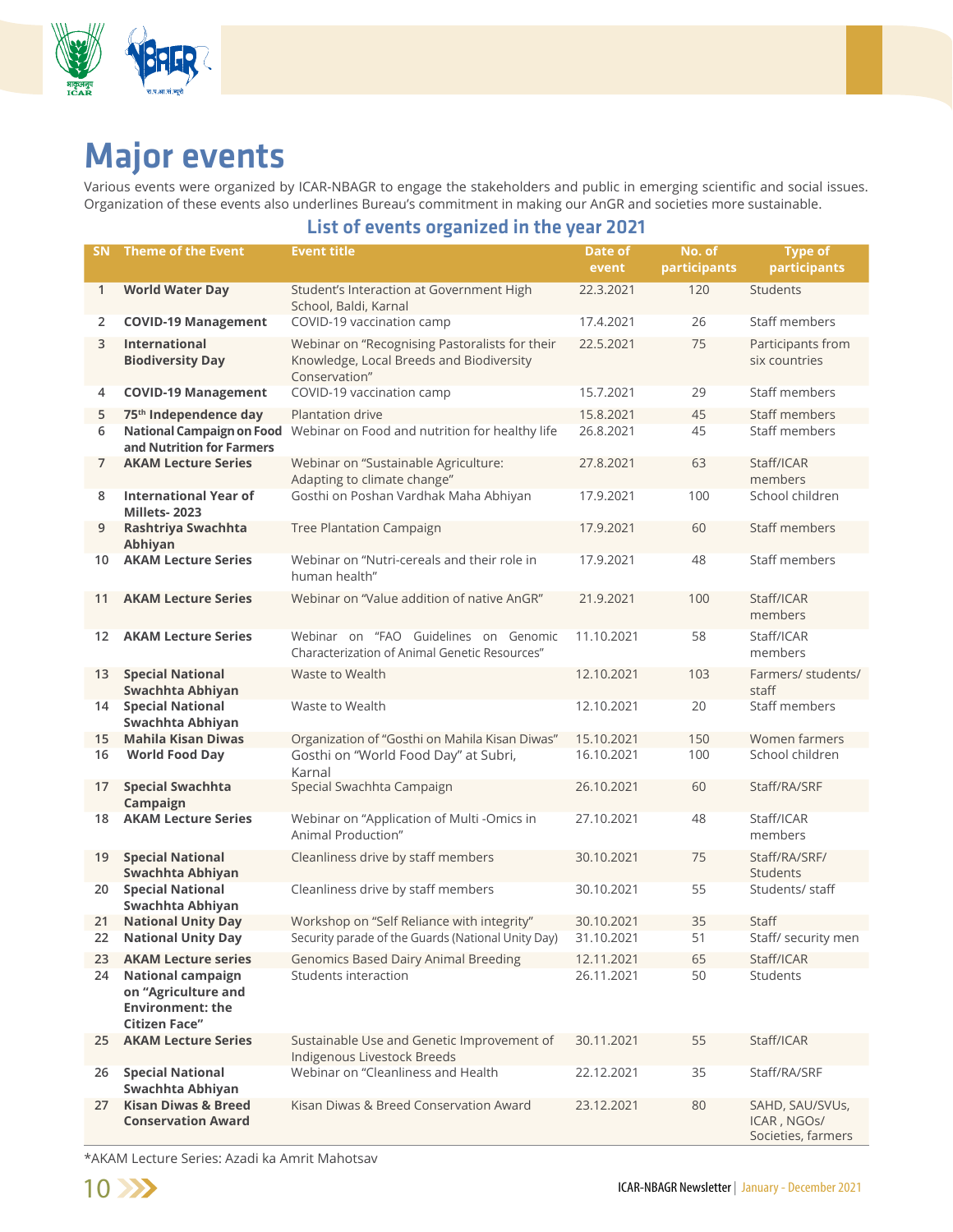

## Training programme

Two days online training programme on "Effective health management for enhancing work efficiency of ICAR employees" on 10<sup>th</sup> and 16<sup>th</sup> June, 2021 was conducted. A total of four lectures were organized during the programme. Bureau's 42 employees attended the training. Topics included "Steps to overcome fear and anxiety during crisis", Pre and post COVID care with Ayurveda, Guidelines of health ministry on health management during COVID-19.

### Foundation Day celebrations

ICAR-NBAGR celebrated its 38th foundation day with joy on 21st September, 2021. Dr M L Madan, Haryana state Vigyan Ratna and Former DDG (AS), ICAR was the Chief Guest and Dr Arjava Sharma, and Dr B Prakash were the Guests of honor. The Foundation Day lecture was delivered through virtual mode by Padma Shree-Prof. Anil Kumar Gupta, CSIR Bhatnagar Fellow. On the occasion, P G Nair Award for Best scientist was conferred to Dr Reena Arora, PS working in the area of genomics of native AnGR. Mr Karambir Malik for administrative, Mr Subhash Chandra for technical and Mr Deepak Kumar for supportive categories were also bestowed with the Best Staff worker awards. To make the visitors aware of our AnGR diversity, a thematic platform - *Selfie point* was also inaugurated on this occasion.

#### SOCDAB National Webinar

ICAR-NBAGR in association with the Society for Conservation of Domestic Animal Biodiversity organized National Webinar (online) on "Harnessing Potential of Indigenous Animal Genetic Resources



*Revisiting SOCDAB 2021*



for Enhancement of Productivity and Profitability," during February 11-12, 2021 at ICAR-NBAGR, Karnal. About 200 delegates attended the Seminar.

### ISAGB National Conference

National Conference on "Animal Breeding Strategies in the Era of Genomics and Phenomics" was organized by the Indian Society of Animal Genetics and Breeding and ICAR-NBAGR during 17-18 December 2021. Dr. T Mahapatra, Secretary (DARE) & Director General, ICAR graced the inaugural session as the chief guest. The Guest of Honour were Dr. ML Madan, Former



*Glimpses of ISAGB, 2021*

DDG (AS) and former VC Mathura and Akola, and Dr K M Bujarbaruah, Former DDG (AS), & Former VC AAU, Assam. Dr T J Rasool, President ISAGB also graced the occasion. Dr P Thangaraju and Dr T | Rassol were conferred with lifetime achievement award and fellowship of the ISAGB. Dr R K Sethi, Dr R S Gandhi, Dr Vineet Bhasin, Dr B P Mishra and DR V K Saxena were also bestowed with the fellow awards of the ISAGB.

# International Biodiversity Day

ICAR-NBAGR organized the webinar "Recognising Pastoralists for their Knowledge, Local Breeds and Biodiversity

*Tree plantation in the Bureau Farmers meeting at Kunjpura, Karnal*

Conservation", in collaboration with SEVA on the occasion of International Biodiversity Day (22.5.2021). About 75 participants from six countries attended the programme. Three pastoralist farmers were also awarded with Breed Savior Award for conserving the native livestock populations. This award has been instituted in the year 2012, in collaboration with National Biodiversity Authority and SEVA - an NGO to recognize the native breeds and their keepers, mainly under pastoralism. The award is hosted by ICAR-NBAGR on the International Biodiversity Day every year.

#### Breed Conservation Award

The award was instituted in 2017 by ICAR-NBAGR to promote individual livestock keeper's /communities/ Institutions for conservation of indigenous breeds in the country. The award is conferred on the occasion of 'Farmers Day' on 23rd December every year. The award carries a cash Prize of Rs. 10,000/- and a certificate/citation is given under the three categories - *Large ruminants, small ruminants and other species*. The award is coveted by the farmers across the country, and receives coverage from the National Media. Till date, 10 organizations and 13 farmers have been felicitated with this award. This year the proud recipients of this award are listed in table:



*Breed conservation award ceremony*